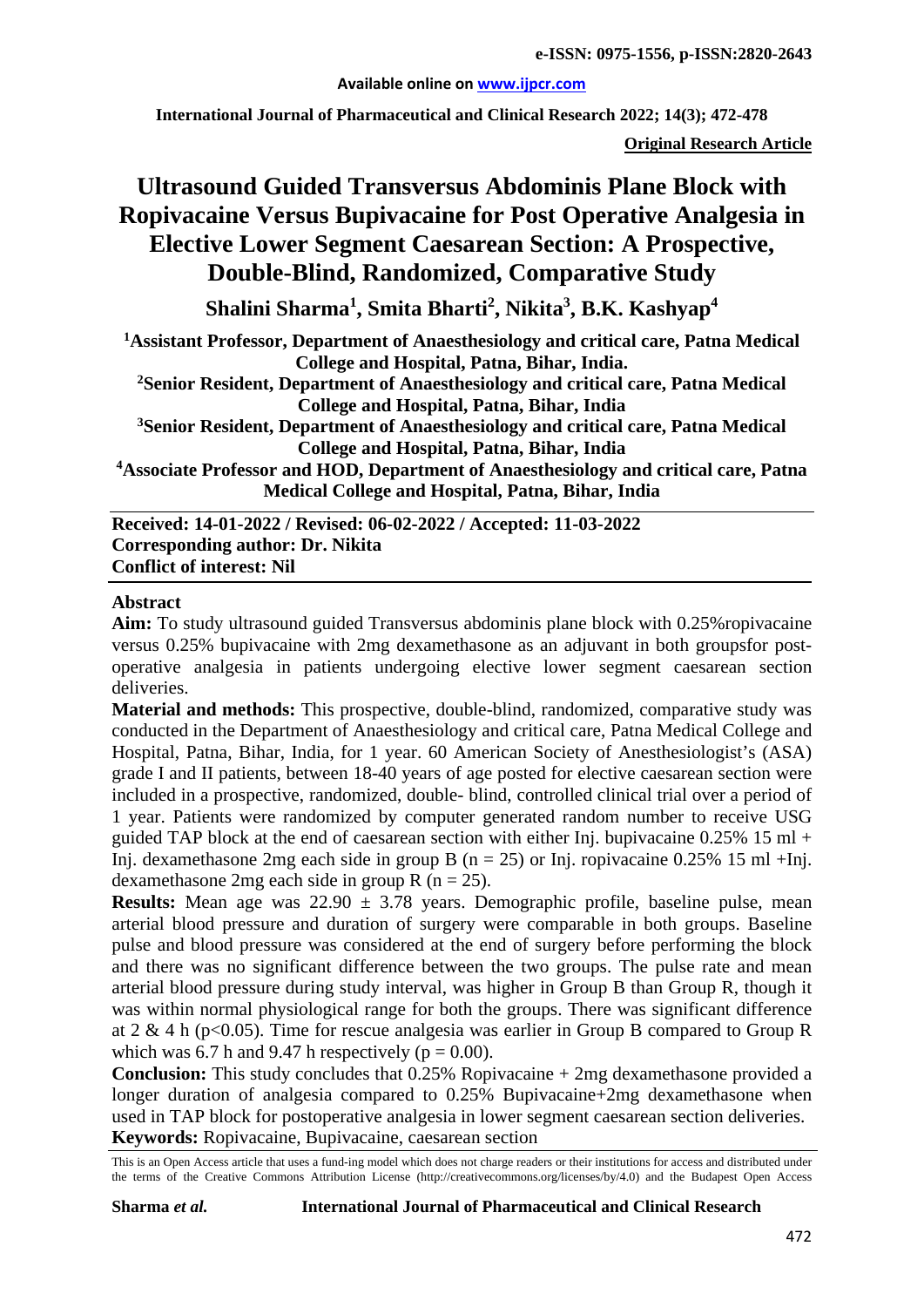Initiative (http://www.budapestopenaccessinitiative.org/read), which permit unrestricted use, distribution, and reproduction in any medium, provided original work is properly credited.

## **Introduction**

Caesarean section is the most widely performed obstetric procedure, with an increasing prevalence, 8.5 % (NFHS-3) to 17.2 % (NFHS-4). [1] Postoperative pain is one of the greatest concerns during and after abdominal surgery. [2] Inadequate postoperative pain relief adversely affects ambulation, breastfeeding and even maternal bonding but providing effective analgesia improves the outcomes in terms of breastfeeding, infant weight gain and ambulation. [3,4]

Opioids are the gold standard choice of analgesia in the postoperative period, but it's use after caesarean section, is commonly associated with many undesirable side effects such as nausea, vomiting, sedation, urinary retention, respiratory depression and prolonged postoperative ileus.[5-7] To overcome opioid-related adverse effects the need arises for other modes of analgesia.

As part of multi-modal analgesia regimens, infiltration of local anaesthetic into the surgical site is commonly used.[8] Studies have indicated that wound infiltration with local anaestheticfor postcaesarean section analgesia was effective in reducing opioid consumption. However, the use of local anaesthetic wound infiltration for alleviating post-operative pain has been studied in past decades with conflicting reports and scholars hold distinctly different views towards this issue. Also, most published studies indicated there was not a significant improvement in reduced pain scores.[9-11]

Over the last decade Transversus abdominis Plane (TAP) block has gained popularity as an analgesic technique. Transversus abdominis plane block was formally documented by Rafi [12] in 2001. TAP block involves injection of local anaesthetic into the fascial plane between internal oblique and transversus abdominis

muscles, where the thoraco-lumbar nerves T6-L1 course innervating the anterior abdominal wall, with the help of ultrasound or anatomical landmark guidance. TAP block technique has been shown to be a safe and effective postoperative adjunct analgesia method in most of the lower abdominal surgeries.<sup>[13,14]</sup> Advantages of TAP block include the avoidance of neuraxial analgesic techniques and their associated risk, reduction in post-operative opioid consumption and also known to increase the patients' satisfaction. [6,7] Thus, we conducted a study to compare the analgesic efficacy of 15ml bupivacaine 0.25% +2mg dexamethasone versus 15ml ropivacaine 0.25%+2mg dexamethasone in transversus abdominis plane block in patients undergoing elective lower segment caesarean section under spinal anaesthesia, in terms of duration and quality of analgesia.

## **Material and methods**

This prospective, double-blind, randomized, comparative study was conducted in the Department of Anaesthesiology and critical care, Patna Medical College and Hospital, Patna, Bihar, India, for 1 year.

## **Inclusion criteria**

60 American Society of Anesthesiologist's (ASA) grade I and II patients, between 18-40 years of age posted for elective lower segment caesarean section were included in a prospective, randomized, double- blind, controlled clinical trial over a period of 1year.

#### **Exclusion criteria**

Patient refusal, contraindications to spinal anaesthesia, local anaesthetic sensitivity, morbid obesity, known comorbidities (Pregnancy Induced Hypertension, Post-Partum haemorrhage, anaemia, Gestational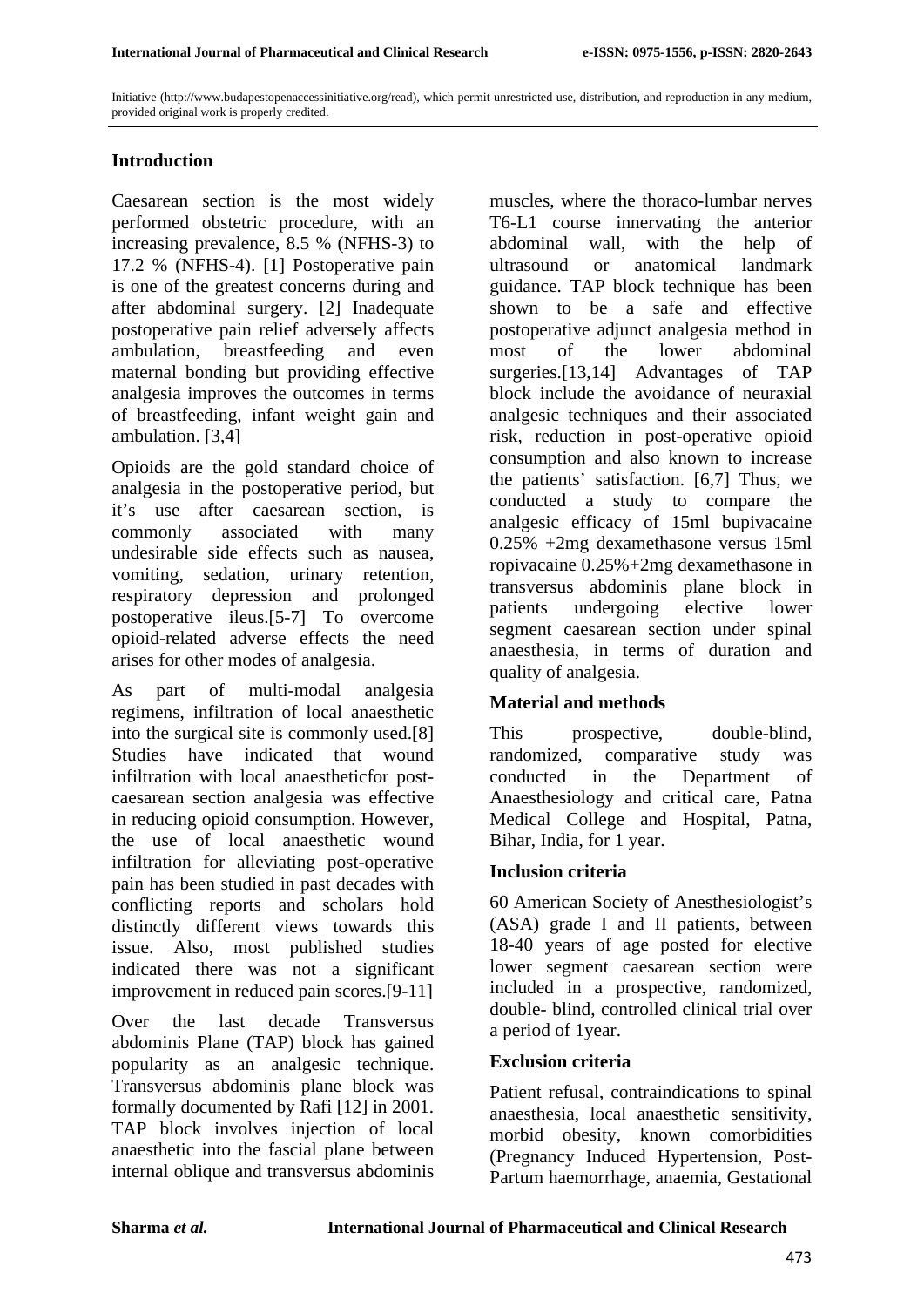Diabetes Mellitus, hypothyroid), inadequate spinal anaesthesia, intraoperative hemodynamic instability and who required general anaesthesia.

Patients were randomized by computer generated random number to receive ultrasound guided TAP block with either Ini. bupivacaine  $0.25\%$  15 ml + Ini. dexamethasone 2mg each side in group B  $(n = 30)$  or Inj. ropivacaine 0.25% 15 ml +Inj. dexamethasone 2mg each side in group R  $(n = 30)$ . The patients and anaesthesiologist were blinded to the allotment. Drug was prepared by a nursing staff not involved in the study.

Following a comprehensive preanaesthetic evaluation, all the patients were explained about Visual Analogue Score (VAS) for pain in their own vernacular language and were electively fasted 8 hours pre-operatively.

In the operating room, standard monitoring, including electrocardiogram, non-invasive blood pressure, arterial oxygen saturation was used throughout and two wide bore venous access was secured. Patients were premedicated with intravenous ranitidine 50mg and intravenous ondansetron 4mg. Patients were preloaded with 10ml/ kg of Ringer Lactate. All patients received spinal anaesthesia with 0.5% hyperbaric bupivacaine 2.2 ml without any additive in sitting position without any table tilt. Assessment of block was done by pinprick. Surgery was started after block level of T6 was achieved. Patients were monitored intraoperatively. Hypotension was taken as fall in systolic blood pressure > 20% of baseline and was treated with incremental doses of Inj. mephenteramine 6 mg and bolus of 200 ml of Ringer Lactate. Bradycardia was taken as heart rate < 50 beats per minute and treated with Inj. atropine 0.6 mg. No analgesic or sedation was given to any patient intra operatively. At the completion of surgery patient received USG guided TAP block according to the allocated group.The anaesthesiologist who observed the patients in PACU was blinded to the drug injected in TAP block.. Study interval was taken from the performance of TAP block till demand of rescue analgesia. Patient was monitored every 15 minutes for an hour, then hourly for 2 h in PACU, then after shifting to ward at 4, 8, 16, 24, 48 h postoperatively for pulse rate, blood pressure and, pain and complications if any. Pain was assessed according to Visual Analogue Score  $(0 = no \,\text{pain} \,\text{ and } \,10 =$ worst possible pain). Patient were given rescue analgesia in the form of inj. tramadol 2 mg/kg iv. at VAS score 4 (i.e. moderate pain). Recession of motor block of spinal anaesthesia was noted by Modified Bromage Scale. The duration of analgesia was considered to be from the time of TAP block injection to VAS score of 4. Patient's satisfaction with pain management on a scale of 0-10 at the time of discharge was enquired. Patient was also observed for any other postoperative complications like haematoma, flank fullness, swelling at the site of injection, etc.

**Statistical analysis**: Taking results of other similar studies performed elsewhere we presumed that the time to first requirement of rescue analgesia would be at least 60 min less in the Bupivacaine group when compared to Ropivacaine group. With SD of  $\pm$  2.5 a sample size of 35 cases was considered adequate for a study with 80% Power and 95% Confidence interval. Quantitative data is presented as mean  $\pm$  SD. For normally distributed data mean has been compared using unpaired *t*-test. For skewed data or scores Mann-Whitney test was applied. Categorical variables have been presented as number and percentages.

Chi-square test or Fisher's exact test has been applied for categorical data. Ordinal data has also been presented as number and percentage. Between two groups it has been compared using Mann Whitney test. All calculations are two sided and were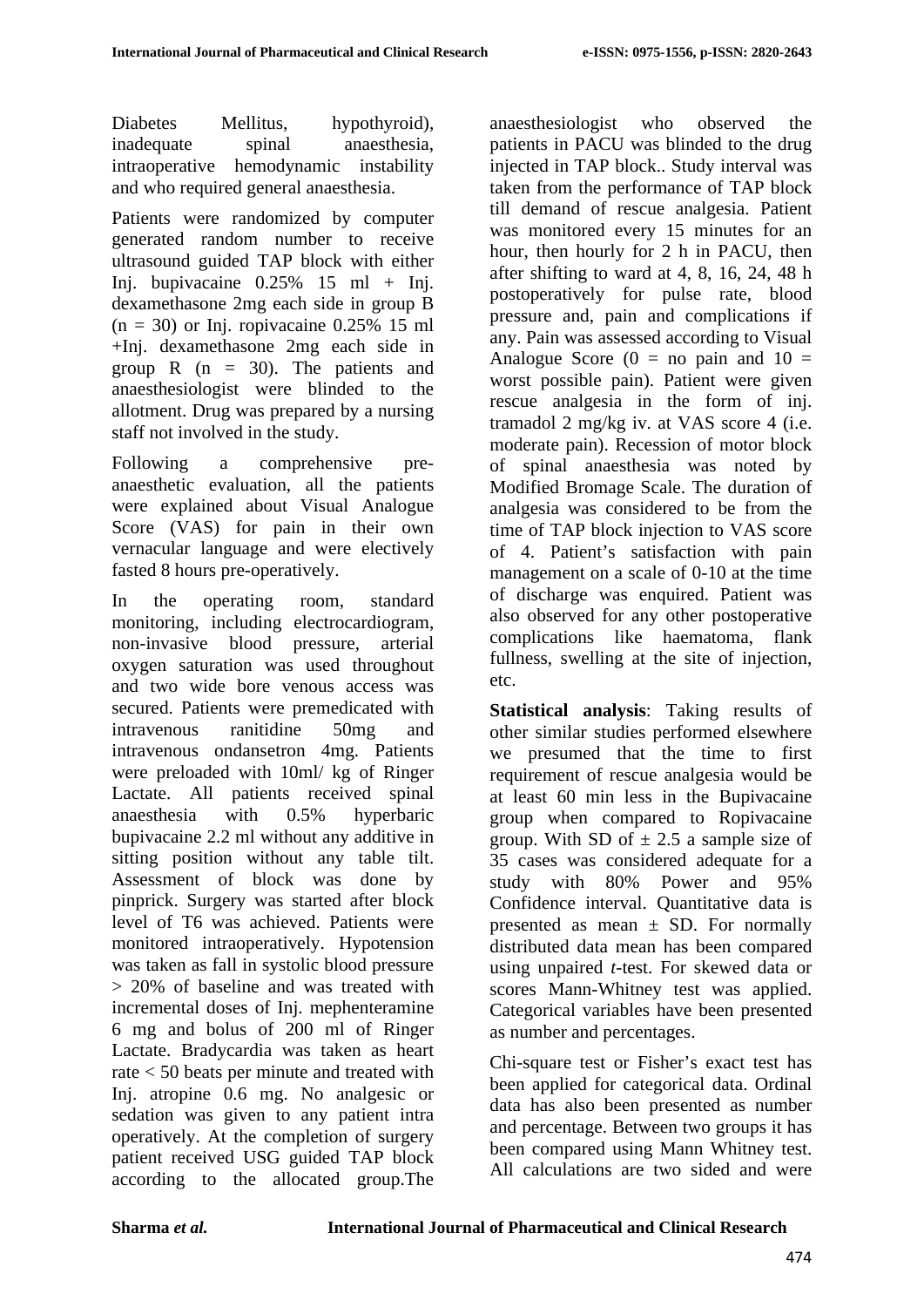performed using SPSS version 20 (Statistical Packages for the Social Sciences, Chicago, IL). A *P* value of <0.05 has been considered statistically significant.

#### **Results**

In our study of 60 samples the demographic data were comparable in both the groups. Mean age was  $22.90 \pm 3.78$ years. Demographic profile, baseline pulse, mean arterial blood pressure and duration of surgery were comparable in both groups (Table 1). Baseline pulse and blood pressure was considered at the end of surgery before performing the block and there was no significant difference between the two groups. The pulse rate and mean arterial blood pressure during study interval (from performance of TAP block to demand of rescue analgesia) was higher in Group B than Group R, though it was within normal physiological range for both the groups.

There was significant difference in mean VAS score at 2 & 4 h postoperatively (p<0.05). Time for rescue analgesia was earlier in Group B compared to Group R which was 6.7 h and 9.47 h respectively (p  $= 0.00$ ).

| Variables                | B<br>Group<br>$(n=30)$ | Group $R(n=30)$  | P value |
|--------------------------|------------------------|------------------|---------|
| Age (Years)              | $22.90 \pm 3.78$       | $4.49 \pm 3.78$  | 0.321   |
| Weight (KG)              | $67 \pm 5$             | $68 \pm 4$       | 0.20    |
| Height (cm)              | $153 \pm 3$            | $153 \pm 2$      | 0.711   |
| Pulse<br><b>Baseline</b> | 87.33                  | $85 \pm 10.87$   | 0.632   |
| (Per Min)                | ±10.56                 |                  |         |
| <b>Baseline</b><br>Mean  |                        |                  | 0.481   |
| Arterial                 | $90.03 \pm 5.33$       | $89.51 \pm 9.27$ |         |
| <b>Blood</b><br>Pressure |                        |                  |         |
| (mmHg)                   |                        |                  |         |
| of<br>Duration           | $49.6 \pm 4.33$        | $48 \pm 5.82$    | 0.220   |
| Surgery (min)            |                        |                  |         |

#### **Table 1: Demographic profile of the patients**

**Table 2: Mean Visual Analog Score (VAS)**

| <b>Time</b>      | Ropivacaine | <b>Bupivacaine</b> | P value  |
|------------------|-------------|--------------------|----------|
| <b>Baseline</b>  | 0           | $\mathbf{0}$       | 0.291    |
| $15 \text{ min}$ | 0.2         | 0.2                | 0.118    |
| 30 min           | $\theta$    | 0.4                | 0.721    |
| 45 min           | 0.3         | 0.4                | 0.284    |
| 1 Hour           | 0.3         | 0.5                | 0.812    |
| 2 Hour           | 0.4         |                    | $0.001*$ |
| 4 Hour           | 1.3         | 2.3                | $0.001*$ |
| 8 Hour           | 3.8         | 4.4                | 0.452    |
| 16 Hour          | 5.3         | 5.5                | 0.212    |
| 24 Hour          | 4.4         | 4.9                | 0.112    |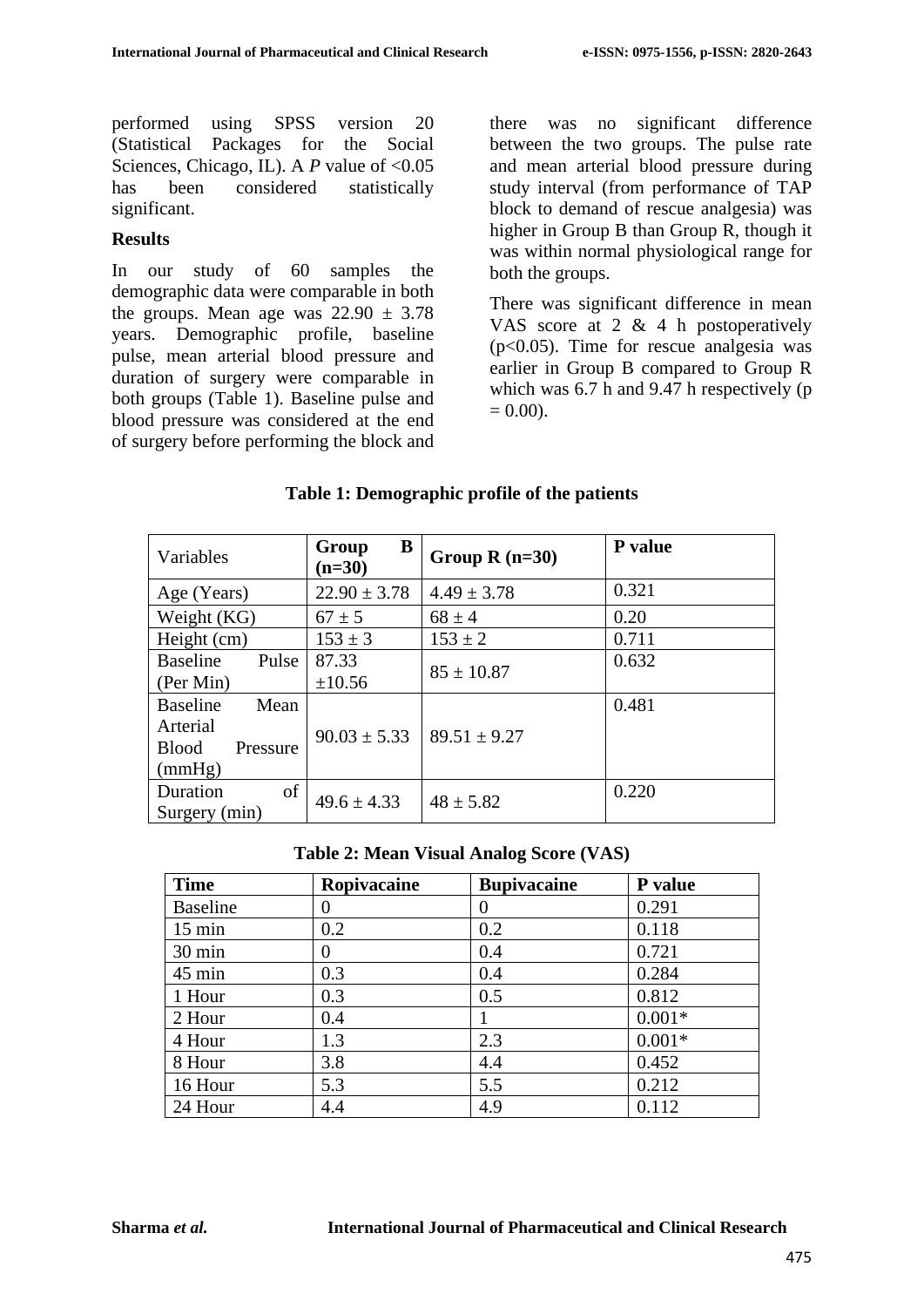| <b>Patient</b><br>satisfaction | Group B $(n=30)$ | Group R $(n=30)$  | P value |
|--------------------------------|------------------|-------------------|---------|
|                                | Number (%age)    | Number $(\%$ age) |         |
| Excellent                      | 15 (50%)         | 17 (56.6%)        |         |
| Good                           | $10(33.3\%)$     | (23.3)            | 0.341   |
| Satisfactory                   | $5(16.6\%)$      | 6(20%)            |         |
| Unsatisfactory                 | Nil              | Nil               |         |

**Table 3: Patient satisfaction**

#### **Discussion**

Pain after caesarean delivery has certain peculiarities. Surgery related pain, frequently described as 'aching' in nature, is generally limited near the surgical site. The postoperative analgesia is beneficial because it is proven to cause decrease in the postoperative stress response, morbidity, and also helps in improved surgical outcome. To achieve these goals, a multimodal analgesic regimen is most likely used. However, the optimal components of a multimodal analgesic regimen continue to evolve. [15]

Multimodal analgesia is an approach used to treat pain through several mechanisms via multiple sites of the pain pathway. By directly blocking the afferent nerve supply of the abdominal wall we are capable of providing significant postoperative analgesia in patients undergoing abdominal surgeries, with techniques such as abdominal field blocks, ilioinguinal, and hypogastric nerve blocks. TAP blocks are one such safe procedures for postoperative multimodal analgesia. Since the transversusabdominus plane has relatively less blood vessels, the risk of vessel puncture, intravascular injection and systemic toxicity of local anaesthetics, which are often associated with other peripheral nerve block procedures are reduced. A technical advantage is provided by the simplicity of the procedure for clinical use. It can be best achieved with the combination of long-acting local anaesthetics with an adjuvant. [16] TAP block has been used for various abdominal procedures other than caesarean section such as large bowel resection, open/laparoscopic appendectomy, total abdominal hysterectomy, laparoscopic cholecystectomy, open prostatectomy, abdominoplasty with or without flank liposuction, inguinal hernia and iliac crest bone graft. [17-24]

A meta-analysis conducted by R Champaneria et al [25] tested the effectiveness of TAP block for acute pain relief after caesarean section. It compared 20 studies and concluded that TAP blocks significantly reduced pain at rest when compared with placebo or no TAP blocks (p=0.008) and intrathecal morphine (p<0.0001). Both these comparisons showed the greatest improvement with pain on movement, (p=0.005 and p<0.00001). Morphine consumption was significantly reduced with TAP blocks when compared to placebo or no TAP blocks (p<0.00001). In a study conducted by A.Z. El Abdein Mohamed, [26] bilateral 20 ml of ropivacaine 0.2% when used in TAP block provided postoperative analgesia similar to bilateral 20 ml of ropivacaine 0.5% in TAP block after caesarean delivery performed with general anaesthesia. In our study we used 0.25% ropivacaine and 0.25% bupivacaine with 2mg dexamethasone as an adjuvant.

Sirvasta et al.n [27] conducted a randomized double-blind study on 62 pregnant women scheduled for caesarean delivery to assess the role of TAP block as a component of multimodal postoperative analgesia. They found that TAP block significantly decreased pain score at all study times during rest and movement and also decreased parturients consumption of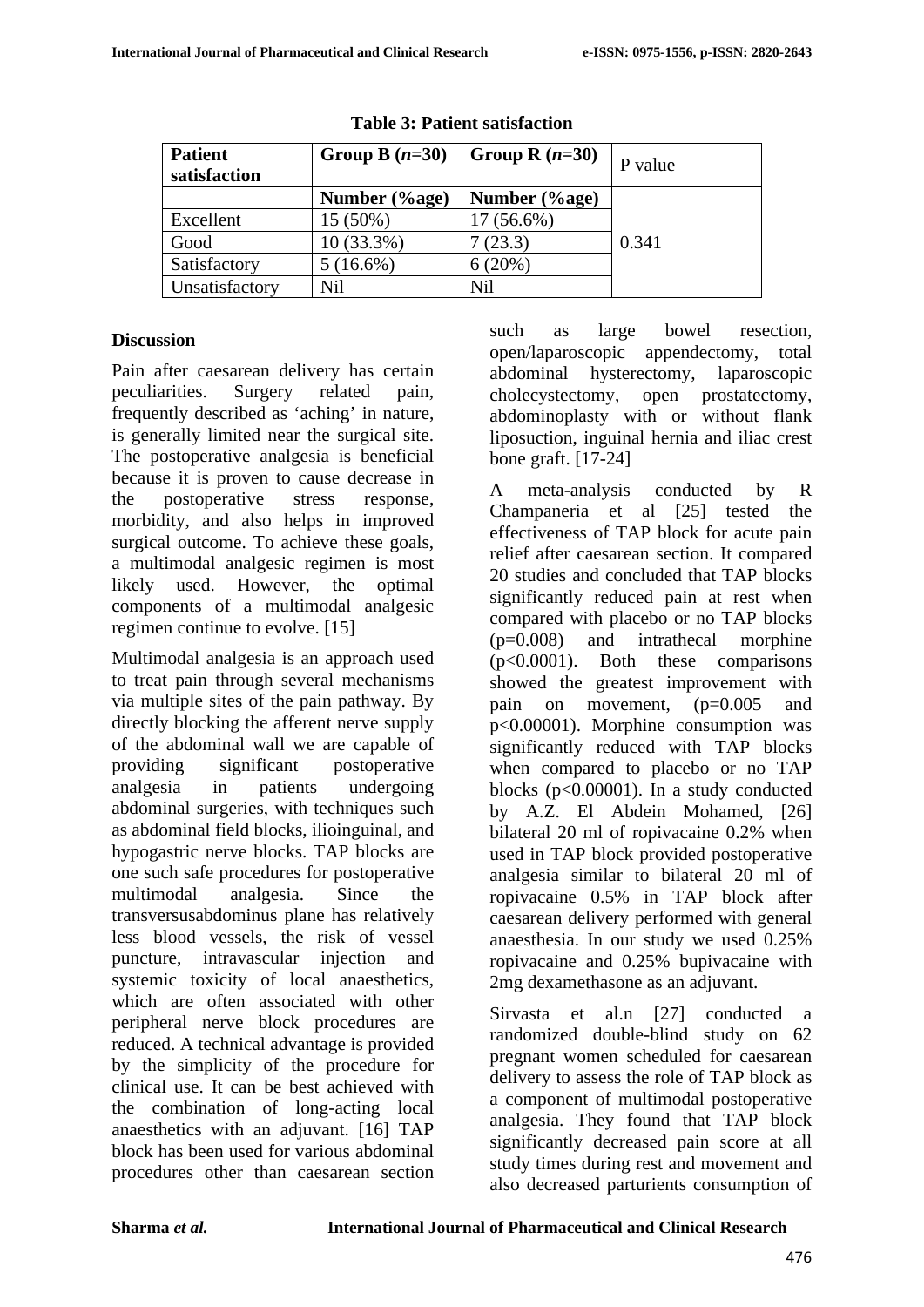tramadol through patient- controlled analgesia. In our study, TAP block provided good analgesia and reduced requirements for intravenous tramadol postoperatively. McDonnell et al. [28] in their study evaluated the effectiveness of TAP block with ropivacaine for postoperative analgesia in caesarean delivery performed under spinal anaesthesia, and they found that TAP block significantly decreased the pain score and 48 h morphine consumption. In our study the overall intravenous analgesic requirement was reduced and patient had reduced pain scores 24hrs postoperatively.

## **Conclusion**

This study concludes that 0.25% Ropivacaine along with 2 mg dexamethasone provided a longer duration of analgesia compared to 0.25% Bupivacaine with dexamethasone when used in TAP block for postoperative analgesia in lower segment caesarean section deliveries.

# **References**

- 1. Government of India. National family health survey - 4.New Delhi: International Institute for population Sciences, Ministry of Health and Family Welfare India, 2016.
- 2. Carvalho B, Cohen SE, Lipman SS, et al. Patient preferences for anesthesia outcomes associated with cesarean delivery. AnesthAnalg 2005;101(4):1182-7.
- 3. Leung AY. Postoperative pain management in obstetric anesthesianew challenges and solutions. J ClinAnesth 2004;16(1):57-65.
- 4. Hirose M, Hara Y, Hosokawa T, et al. The effect of post-operative analgesia with continuous epidural bupivacaine after cesarean section on the amount of breast feeding and infant weight gain. AnesthAnalg 1996;82(6):1166- 9.
- 5. Li X, Zhou M, Shi X, et al. Local anaesthetic wound infiltration used for caesarean section pain relief: a a metaanalysis. Int [J Clin](https://www.ncbi.nlm.nih.gov/pmc/articles/PMC4538135/) [Exp Med](https://www.ncbi.nlm.nih.gov/pmc/articles/PMC4538135/)  2015;8(6):10213-24.
- 6. Kehlet H, Rung GW, Callesen T. Postoperative opioid analgesia: time for reconsideration. J Clin Anesth 1996;8(6):441-5.
- 7. Cali RL, Meade PG, Swanson MS, et al. Effect of morphine and incision length on bowel function after colectomy. Dis Colon Rectum 2000;43(2):163-8.
- 8. Sivapurapu V, Vasudevan A, Gupta S, et al. Comparison of analgesic efficacy of transversusabdominis plane block with direct infiltration of local anaesthetic into surgical incision in lower abdominal gynaecological surgeries. J Anaesthesiol Clin Pharmacol 2013;29(1):71-5.
- 9. Moiniche S, Dahl JB. Wound catheters for post-operative pain management: overture or finale? Acta Anaesthesiol Scand 2011;55(7):775-7.
- 10. Rawal N, Borgeat A, Scott N. Wound catheters for post- operative pain management: overture or finale? ActaAnaesthesiolScand 2012;56(3):3 95-6.
- 11. Bamigboye AA, Hofmeyr GJ. Caesarean section wound infiltration with local anaesthesia for postoperative pain relief-any benefit? S Afr Med J 2010;100(5):313-9.
- 12. Rafi AN. Abdominal field block: a new approach via the lumbar triangle. Anaesthesia 2001;56(10):1024-6.
- 13. Rozen WM, Tran TMN, Ashton MW, et al. Refining the course of the thoracolumbar nerves: a new understanding of the innervation of the anterior abdominal wall. ClinAnat 2008;21(4):325-33.
- 14. Yu N, Long X, Lujan-Hernanez JR, et al. Transversusabdominis-plane block versus local anaesthetic wound infiltration in lower abdominal surgery: a systematic review and